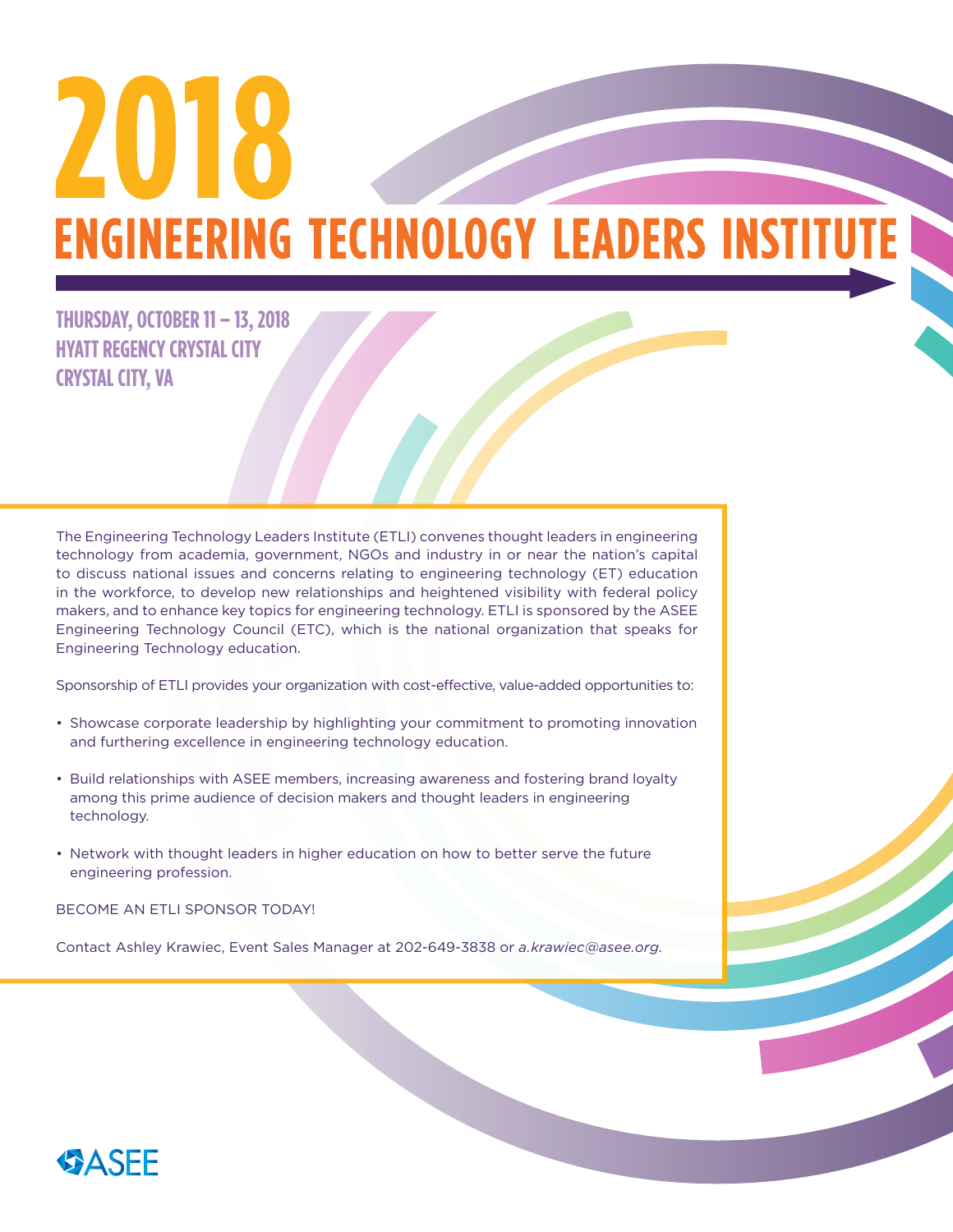# **ASEE & ETLI DEMOGRAPHICS**

## **PAST ETLI ATTENDANCE**

| 2017 | 60 |
|------|----|
| 2016 | 60 |
| 2015 | 59 |
| 2014 | 69 |

## **TOTAL ASEE MEMBERSHIP**

| 2017 | 11,174 |
|------|--------|
| 2016 | 11,660 |
| 2015 | 11,458 |
| 2014 | 11,458 |
| 2013 | 12,143 |

## **INSTITUTIONAL MEMBERS**

| <b>ENGINEERING</b>       | 328 |
|--------------------------|-----|
| <b>ENGINEERING TECH</b>  | 70  |
| <b>COLLEGE AFFILIATE</b> | 20  |
| <b>INTERNATIONAL</b>     | 10  |
| $K-12$                   |     |

## **ETC GENDER BREAKDOWN**

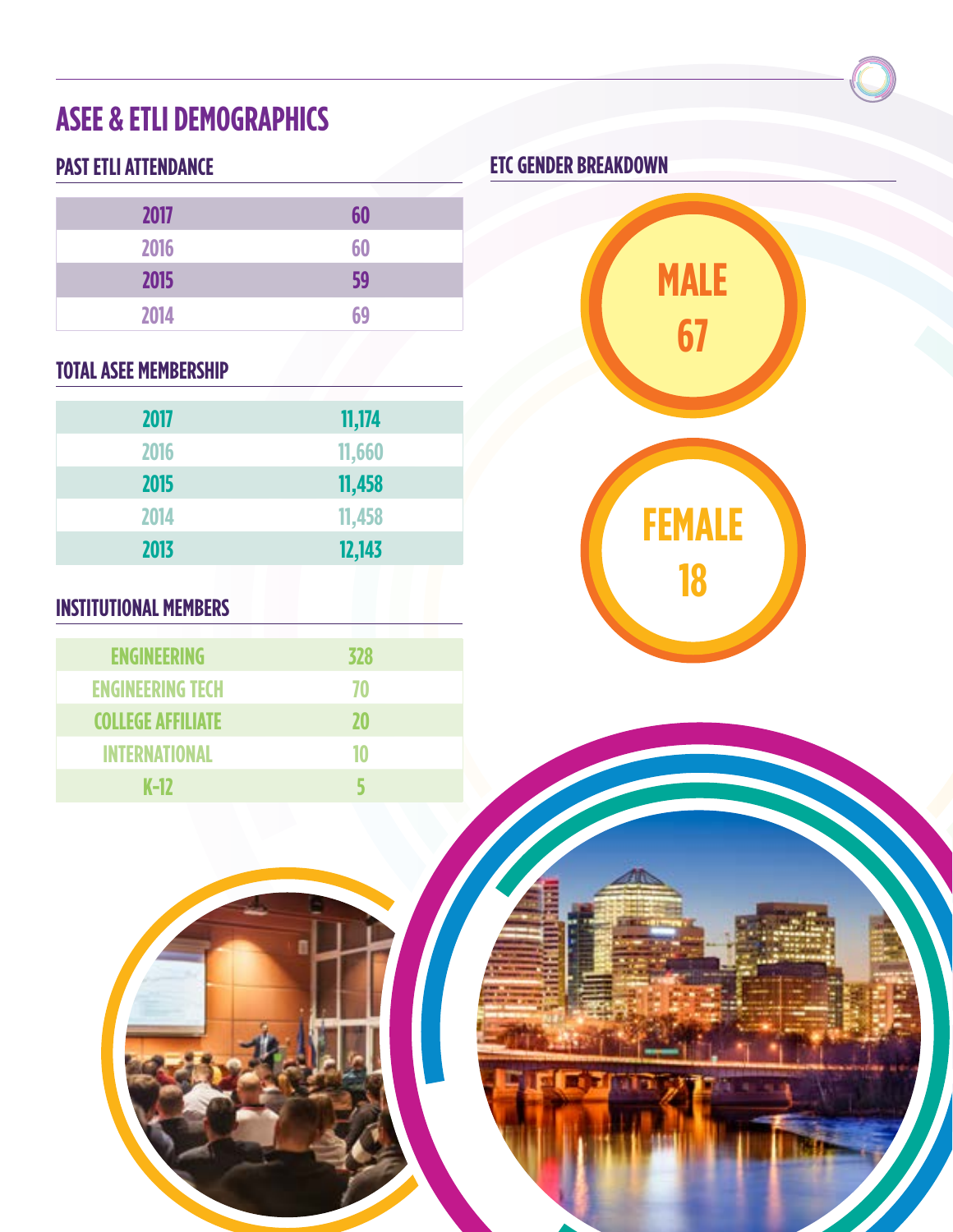## **ASEE MEMBERSHIP**

| <b>K-12 EDUCATORS</b>        | <b>208</b> |
|------------------------------|------------|
| <b>STUDENT ONLINE</b>        | 600        |
| <b>STUDENT</b>               | 429        |
| <b>RETIRED</b>               | 381        |
| LIFE                         | 674        |
| <b>NON-ACADEMIC</b>          | 175        |
| <b>CONTACT REP</b>           |            |
| <b>ACADEMIC CONTACT REP</b>  | 1,203      |
| <b>NON-ACADEMIC</b>          | 32         |
| <b>PROFESSIONAL ONLINE</b>   |            |
| <b>ACADEMIC PROFESSIONAL</b> | 1,097      |
| <b>ONLINE</b>                |            |
| <b>ACADEMIC PROFESSIONAL</b> | 6,116      |
|                              |            |

## **CORPORATE MEMBERS**

| <b>ASSOCIATION</b>         |    |  |
|----------------------------|----|--|
| <b>ASSOCIATE AFFILIATE</b> | Χ  |  |
| <b>CORPORATE</b>           | 48 |  |
| <b>CORPORATE AFFILIATE</b> |    |  |
|                            |    |  |

## **ENGINEERING TECHNOLOGY COUNCIL**



## **MEMBERSHIP BY LENGTH-OF-MEMBERSHIP GROUP**

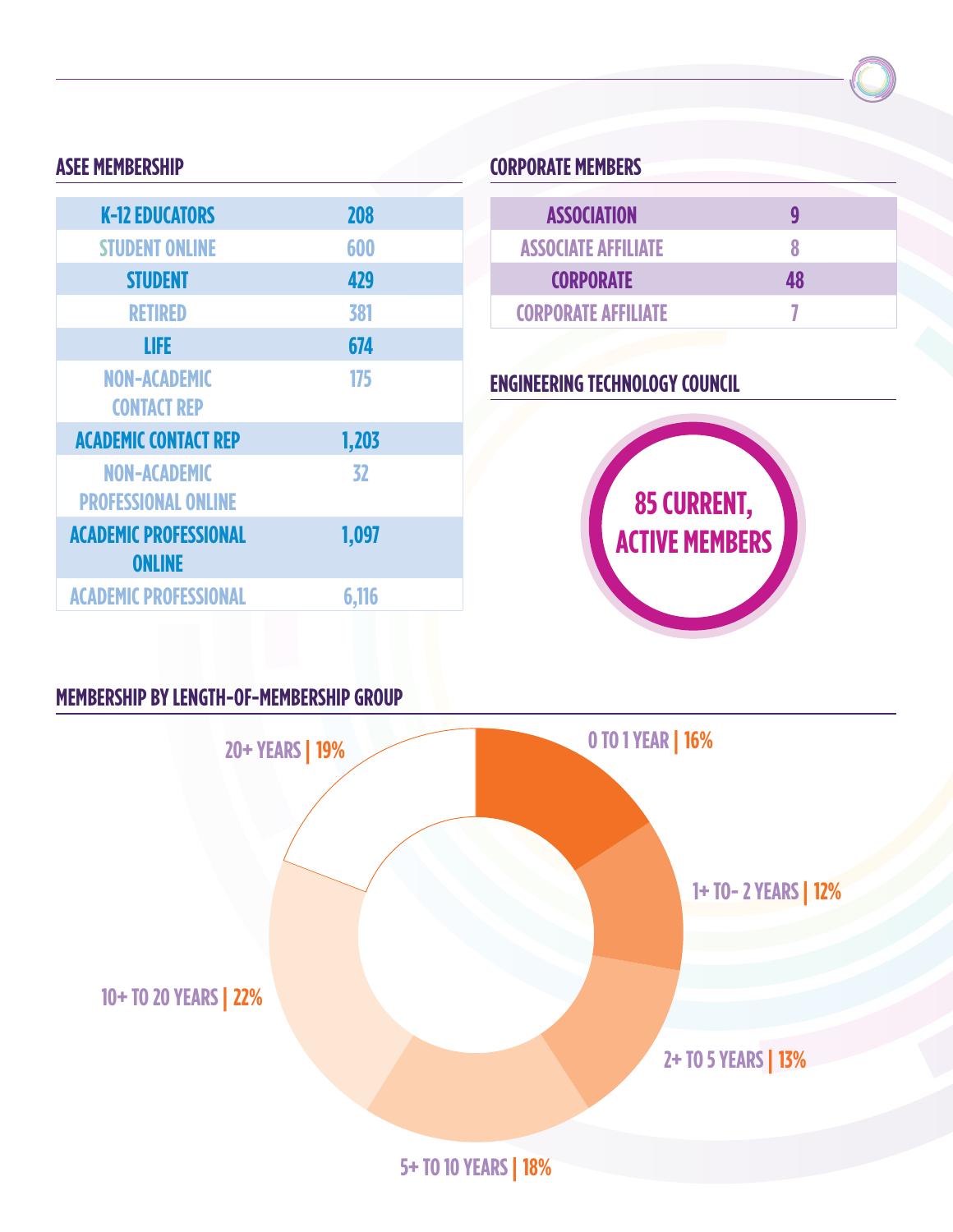## **SPONSORSHIP OPPORTUNITIES**

## **GOLD \$15,000**

## **BENEFITS:**

- • **FOUR (4) CONFERENCE REGISTRATIONS.**
- **ONE (1) FULL PAGE, 4C AD IN CONFERENCE PROGRAM.**
- **ORGANIZATION LOGO WITH HOTLINK DISPLAYED IN SPONSORS SECTION OF THE ETLI WEB SITE.**
- **RECOGNITION IN THE CONFERENCE PROGRAM.**
- **PROMOTIONAL DISPLAY OPPORTUNITY**

PLUS, sponsorship of one of the following:

#### **Welcome Dinner, Thursday, October 11th**

Highlight your brand with participation at this fun kickoff to welcome the attendees. Sponsorship benefits include the opportunity for an organization representative to make some brief welcome remarks (1-2 minutes max), verbal recognition and your organization logo on thank you signage. Exclusive sponsorship.

#### **Closing Banquet, Friday, October 12th**

Sign on as a sponsor of this popular closing event. Sponsorship benefits include a brief speaking opportunity by an organization representative (1-2 minutes max), verbal recognition and your organization logo on thank you signage. Exclusive sponsorship.

**SILVER \$5,000**

## **BENEFITS:**

- • **TWO (2) CONFERENCE REGISTRATIONS.**
- **ORGANIZATION NAME AND LOGO, PLUS A LINK TO ORGANIZATION WEB SITE, DISPLAYED IN SPONSORS SECTION OF THE ETLI WEB SITE.**
- **RECOGNITION IN THE CONFERENCE PROGRAM.**
- **PROMOTIONAL DISPLAY OPPORTUNITY**

PLUS, sponsorship of one of the following:

#### **Attendee Tote Bag**

All ETLI attendees will receive a tote bag at registration. Take advantage of this opportunity to brand a high value item that will be extensively utilized by each of the attendees. This opportunity is non-exclusive.

#### **Breakfast, Friday, October 13th**

Reserve the opportunity to be recognized as a sponsor to kick off a fun and exciting day with breakfast. Benefits include organization logo on thank you signage. This opportunity is non-exclusive.

#### **Name Badge Lanyards**

Take advantage of this opportunity to reinforce your brand in the minds of conference attendees. Your organization logo will be printed on the name badge lanyard each attendee will receive upon registering. First come, first served. Exclusive opportunity.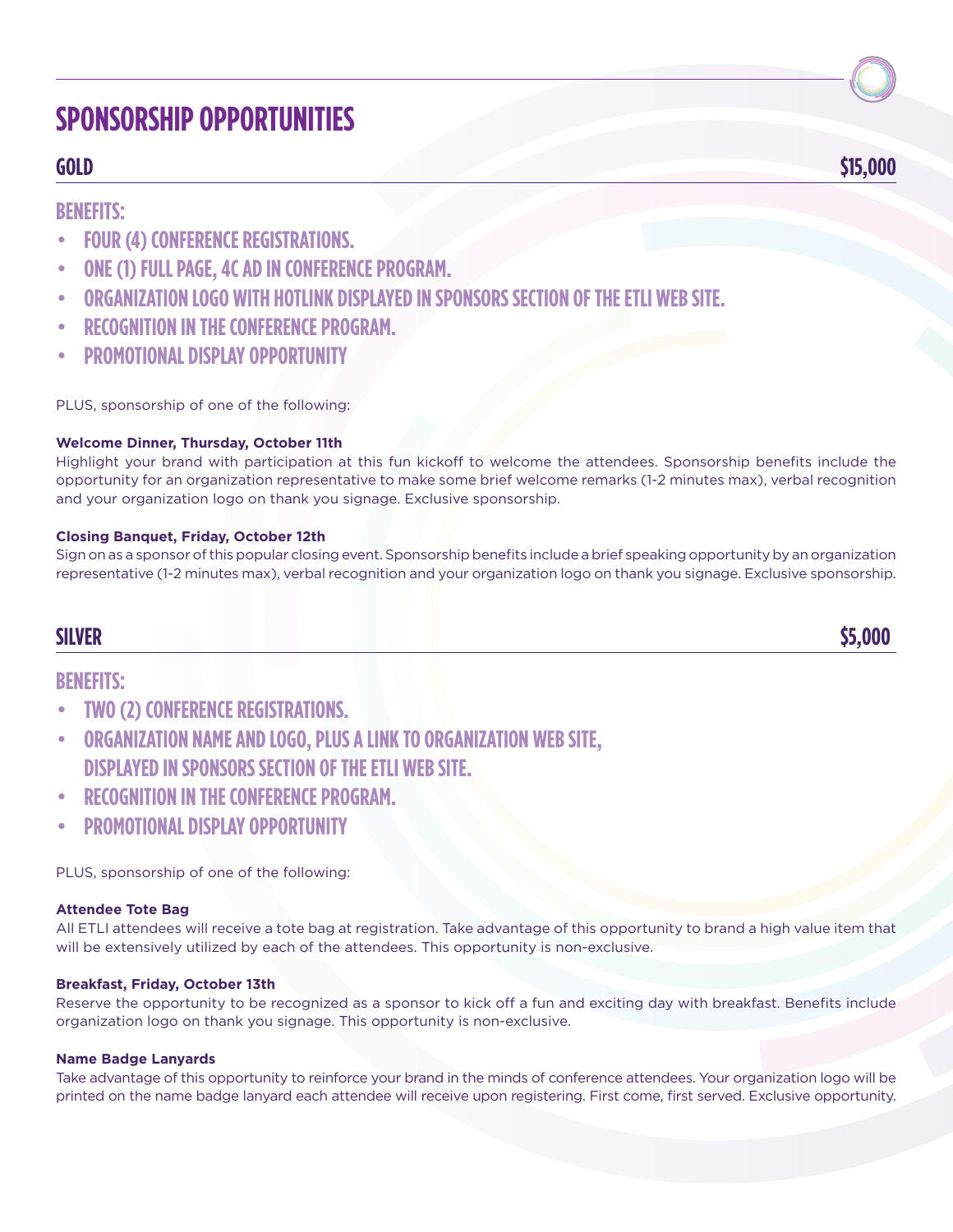#### **Name Badge Holders**

Take advantage of this opportunity to reinforce your brand in the minds of conference attendees. Your organization logo will be printed on the name badge holder each attendee will receive upon registering. First come, first served. Exclusive opportunity.

#### **Refreshment Breaks, Friday, October 12th**

Reserve the opportunity to be recognized as a sponsor of this excellent networking opportunity. The morning and afternoon breaks will provide attendees with a needed respite between sessions and afford them the opportunity to network with colleagues. Benefits include organization logo on thank you signage. This opportunity is non-exclusive.

## **BRONZE \$3,000**

#### **BENEFITS:**

- • **ONE (1) CONFERENCE REGISTRATION.**
- • **ORGANIZATION NAME AND LOGO, PLUS A LINK TO ORGANIZATION WEB SITE, DISPLAYED IN SPONSORS SECTION OF THE ETLI WEB SITE.**
- • **RECOGNITION IN THE CONFERENCE PROGRAM.**
- • **PROMOTIONAL DISPLAY OPPORTUNITY**
- **ATTENDEE TOTE BAG INSERT**